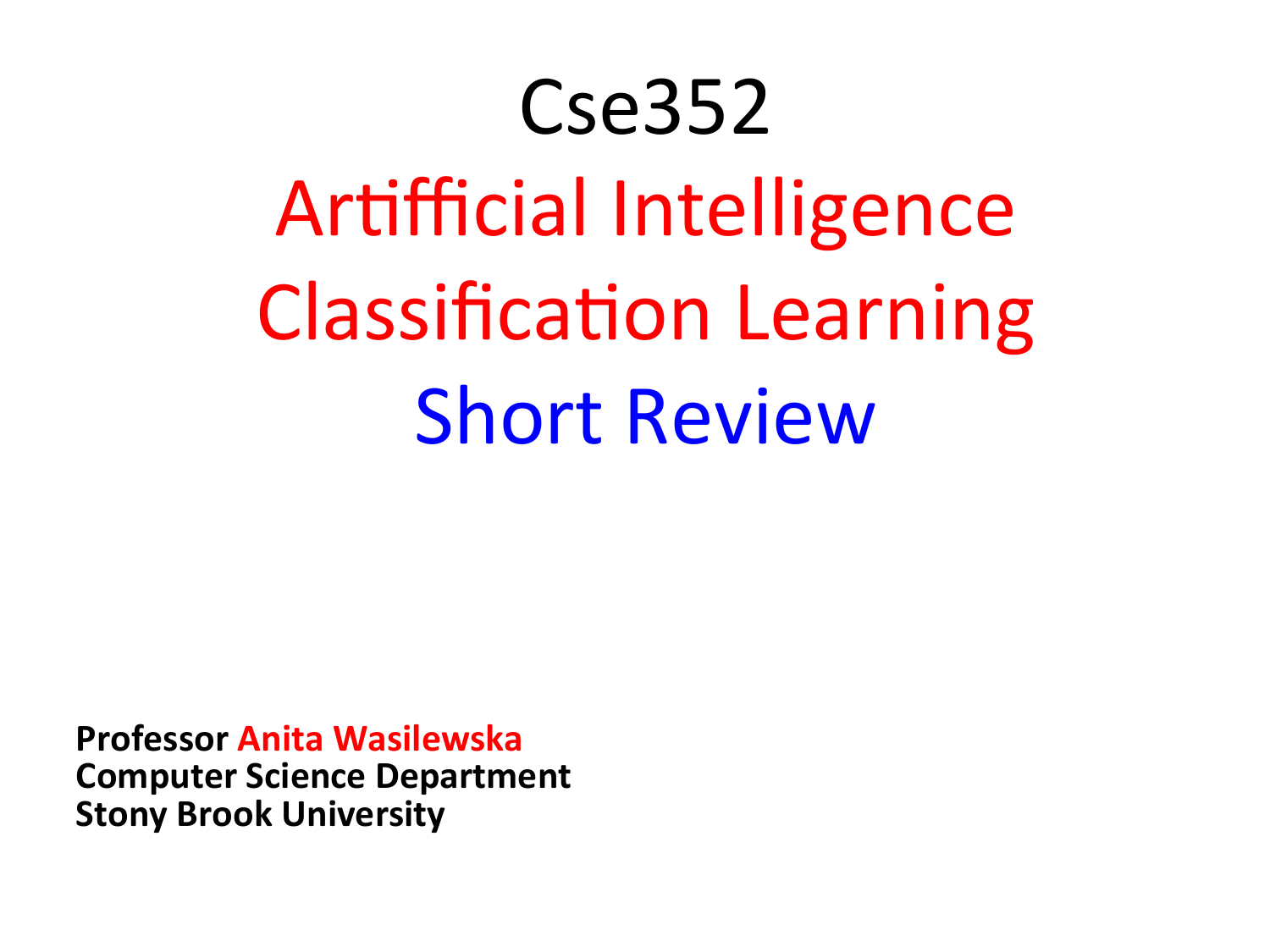#### **Data Mining Process**

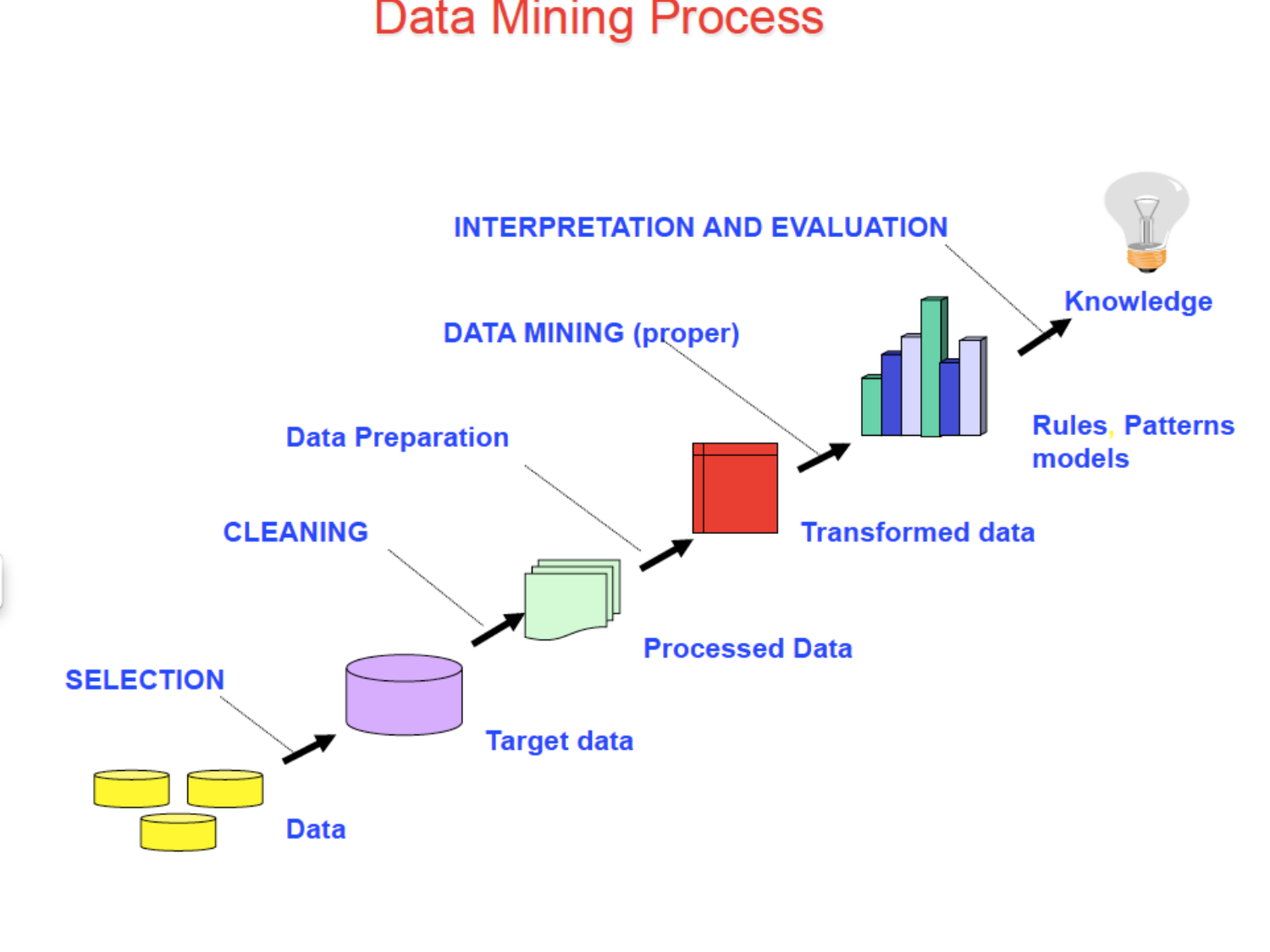### **Preprocessing stage**

#### • **Preprocessing:**

• includes all the operations that have to be performed before a data mining, learning algorithm is applied

- Data in the real world is dirty: incomplete, noisy and inconsistent.
- **Quality decisions must be based on quality** Data.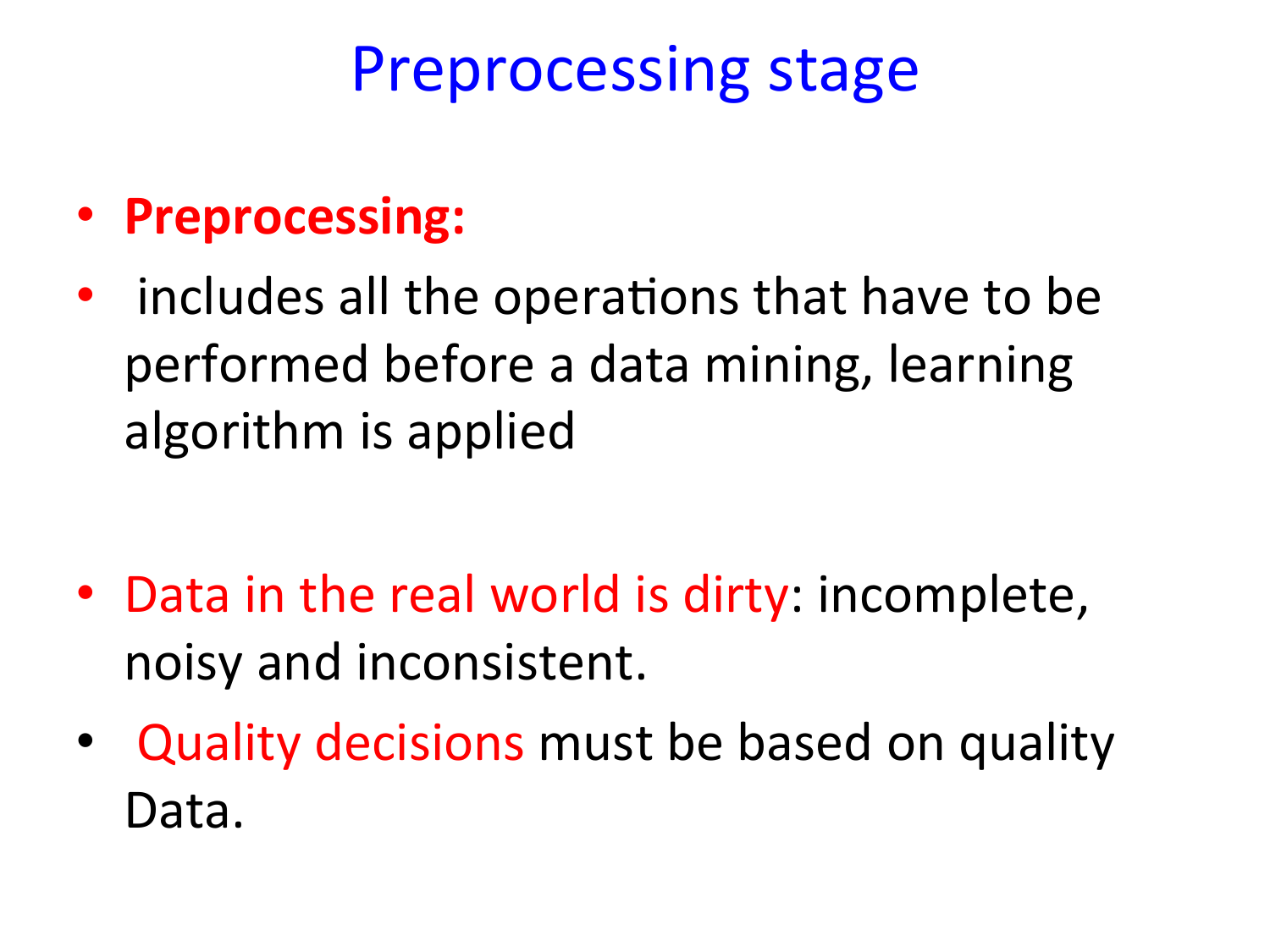### **Preprocessing stage**

- Data cleaning
- $\bullet$  Fill in missing values, smooth noisy data (binning, clustering, regression), identify or remove outliers, and resolve inconsistencies
- Data integration
- $\bullet$  Integration of multiple databases, data cubes, or files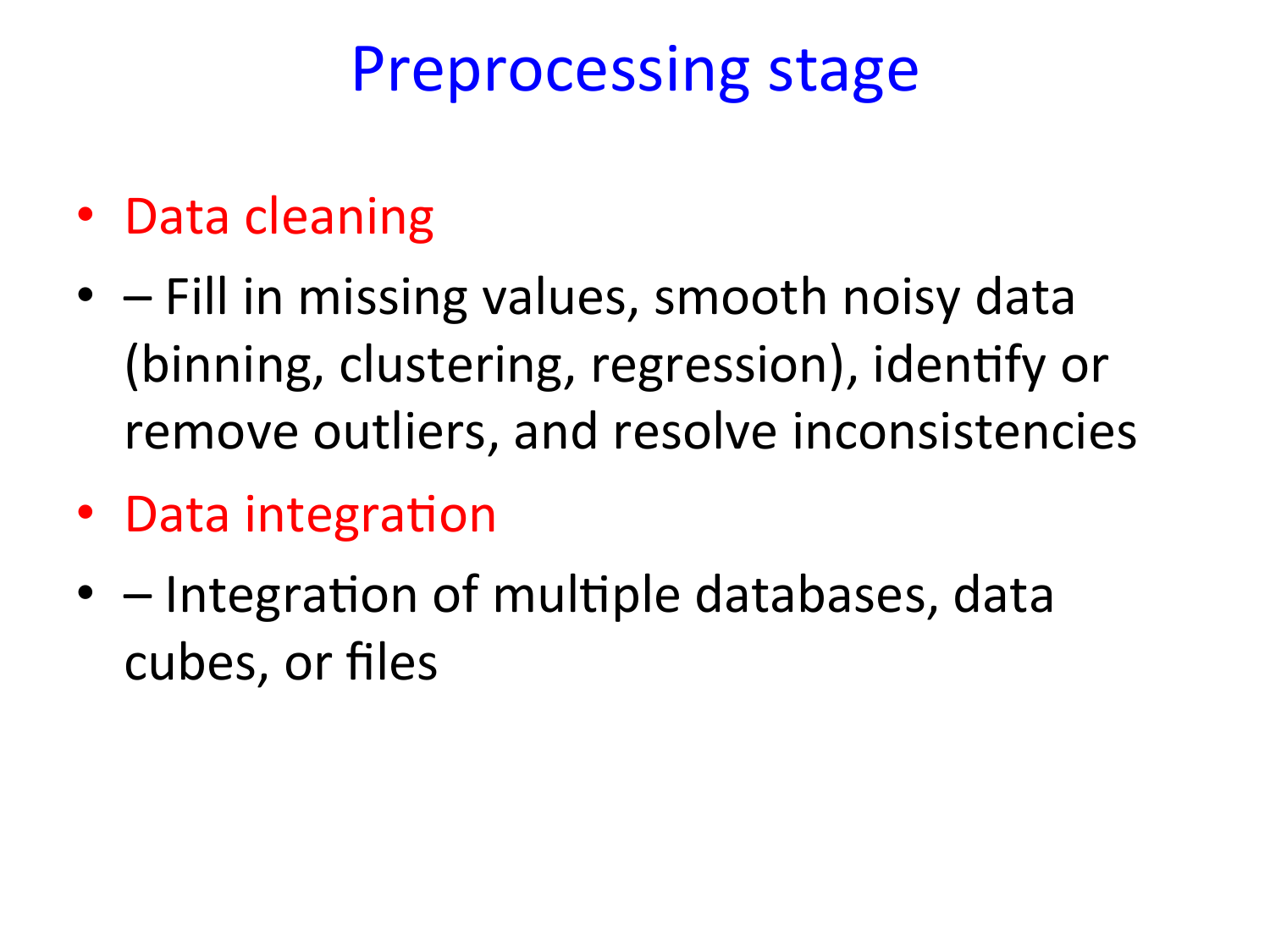### **Preprocessing stage**

- **Data transformation**
- **Normalization** and aggregation
- **Data reduction** and attribute selection
- Obtains reduced presentation in volume but produces the same or similar analytical results (stratified sampling, PCA, cluster)
- **Data discretization**
- Part of data reduction but reduces the number of values of the attributes by dividing the range of attributes into intervals (segmentation by natural partition, hierarchy generation)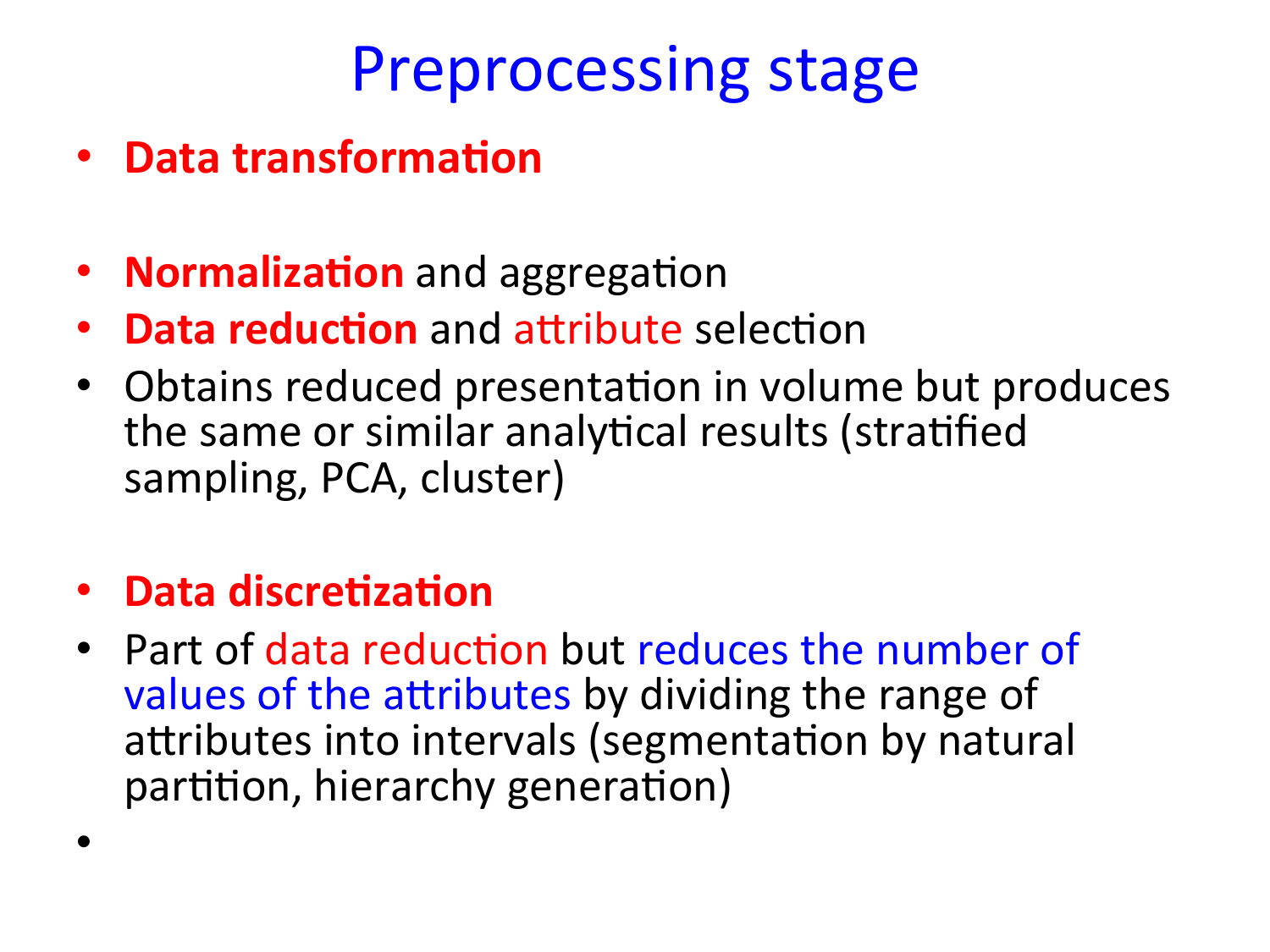### Learning, Data Mining Proper

- DM, Learning proper is a step in the
- **DM, Learning process** in which algorithms are applied to obtain **patterns** in data.

• It can be re-iterated- and usually is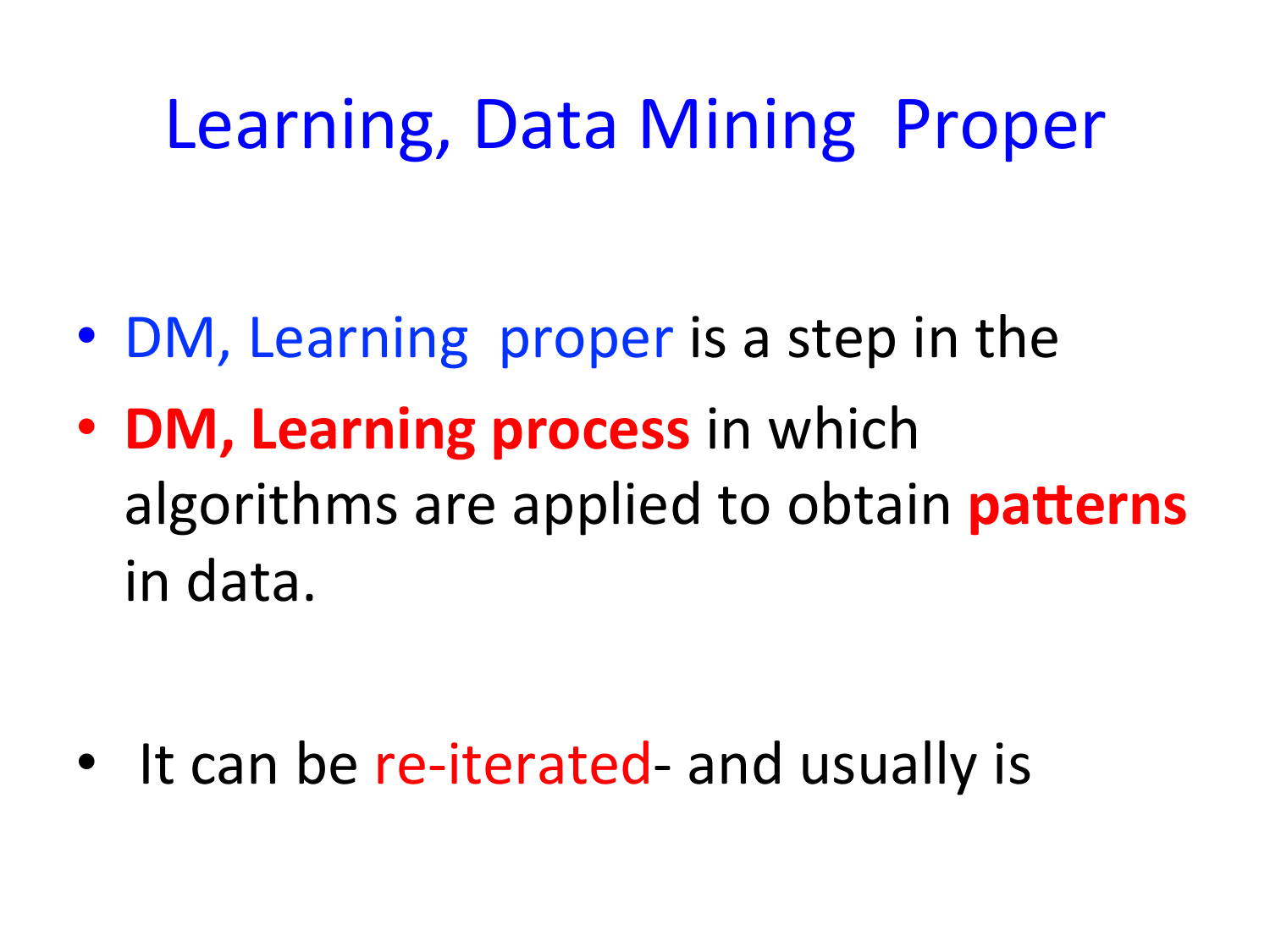### Descriptive/Non-Descriptive **Models**

- **Statistical and Descriptive**
- **Statistical models** use historical data to predict some unknown or missing numerical values
- **Descriptive models** aim to find patterns in the data that provide some information about what the data contains
- In case of Classification they often present the knowledge as a set of **rules** of the form IF.... THEN…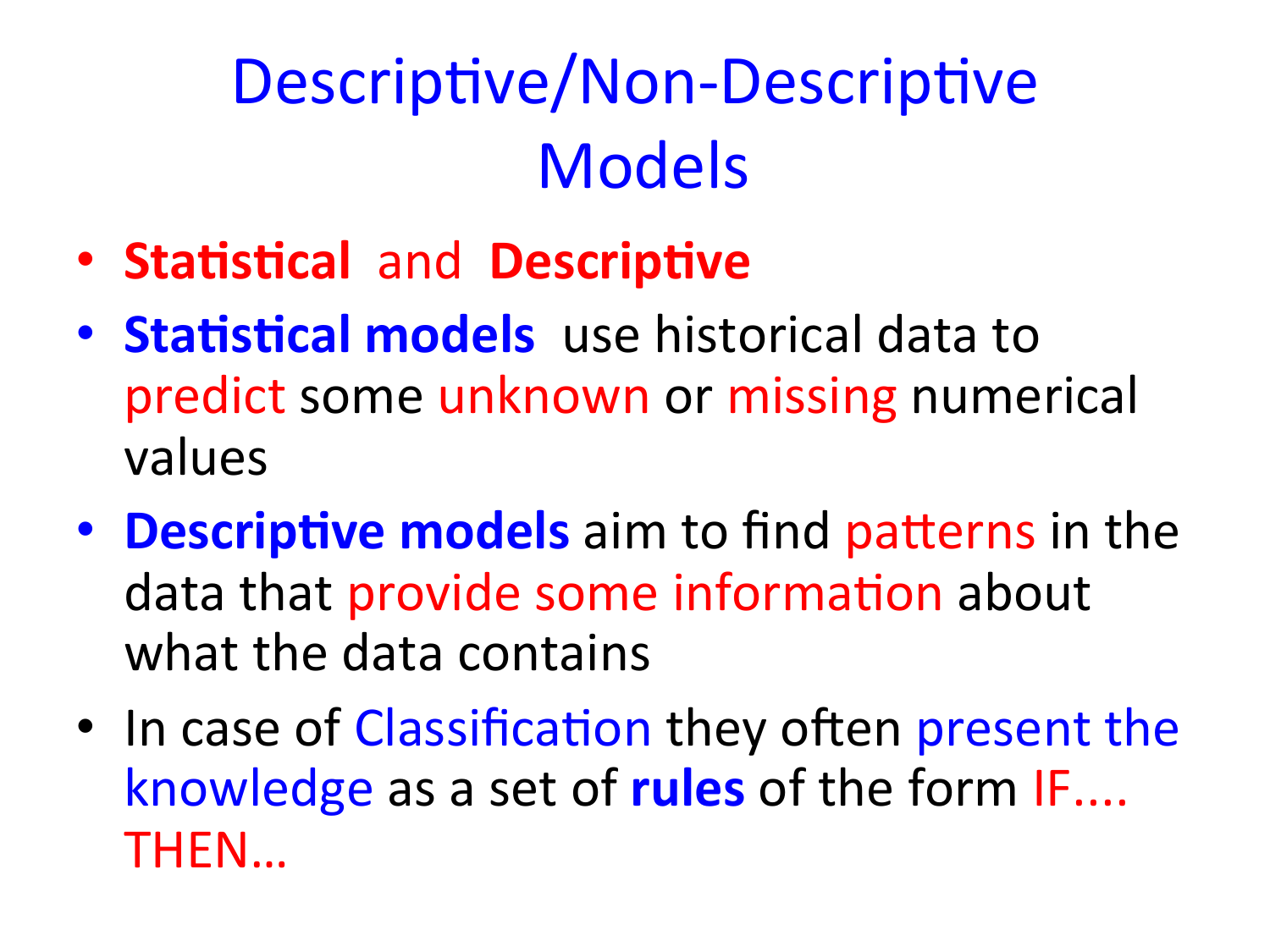### **Classifications Models**

- **Descriptive:** Decision Trees, Rough Sets, **Classification by Association**
- **Statistical:** Neural Networks, Bayesian Networks, Cluster, Outlier analysis, Trend and evolution analysis
- **Optimization method:** Genetic Algorithms can be descriptive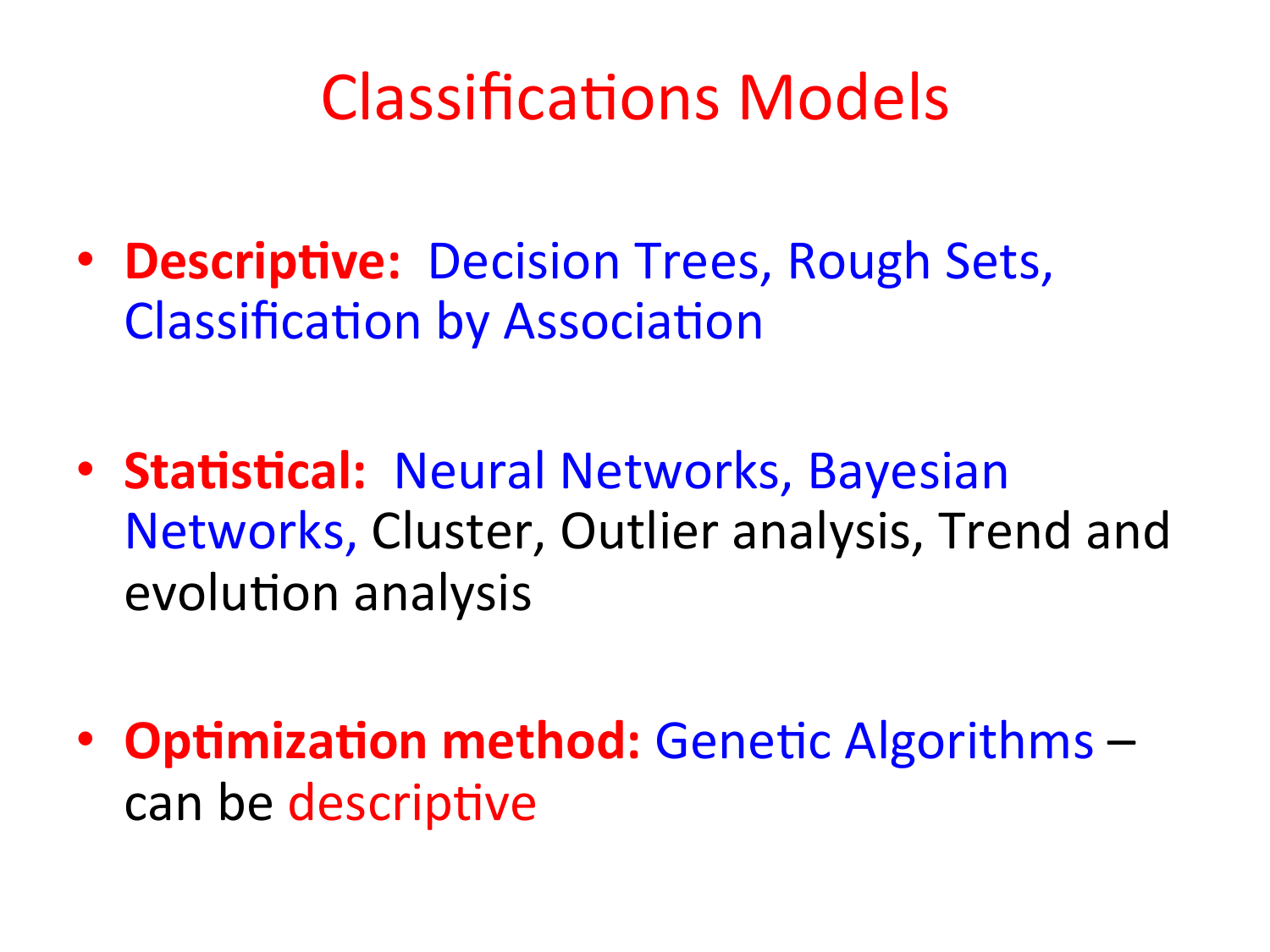# Classification

#### • **Classification:**

- Finding models (rules) that describe (characterize) or/ and distinguish (discriminate) classes or concepts for future prediction
- **Classification Data Format:**
- a data table with key attribute removed.
- Special attribute, called a class attribute must be distinguished.
- The values: c1, c2, ...cn of the class atrribute C are called **class labels**
- The class label attributes are discrete valued and unordered.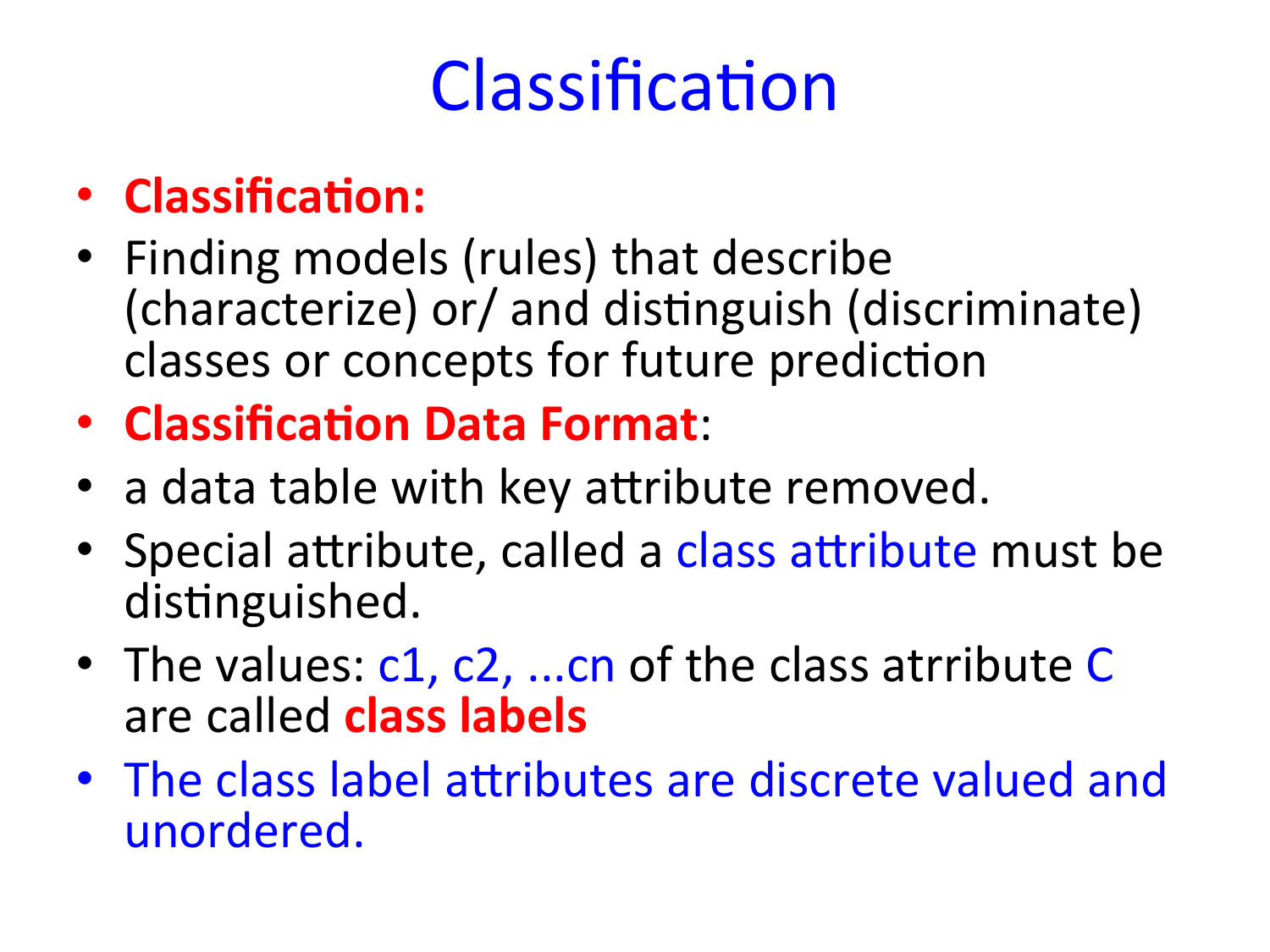### Classification

- **Goal:**
- **FIND** a minimal set of **characteristic and/or discriminant rules**, or other descriptions of a class C, or all classes, or some classes

• We also want the found rules to involve as few attributes as it is possible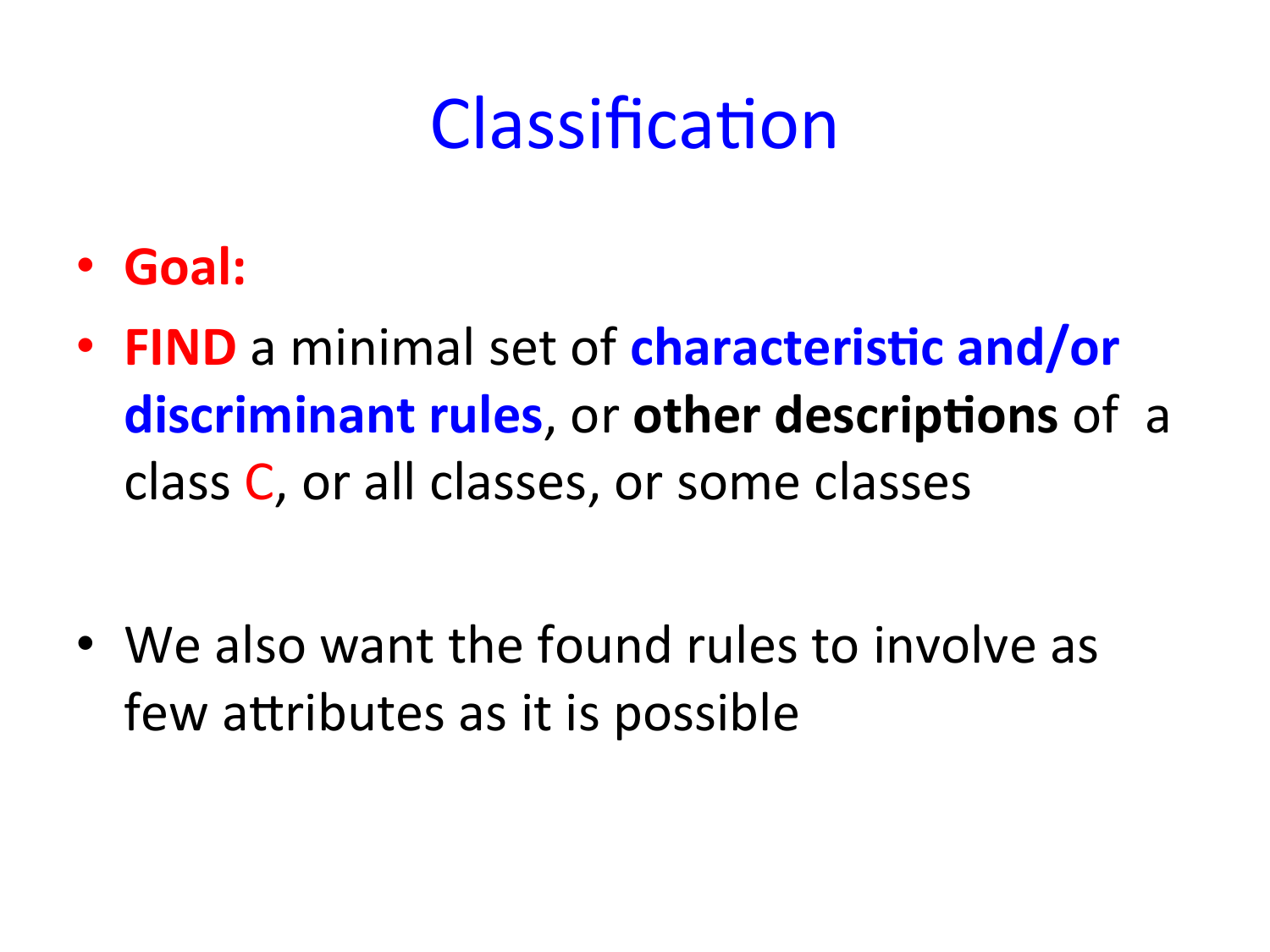### Classification

- **Stage 1:** build the basic patterns structure**training**
- **Stage 2:** optimize parameter settings; can use **(N:N)** re-substitution- **parameter tuning**
- Re-substitution error rate  $=$  training data error rate
- **Stage 3:** use test data to compute- predictive accuracy/error rate - **testing**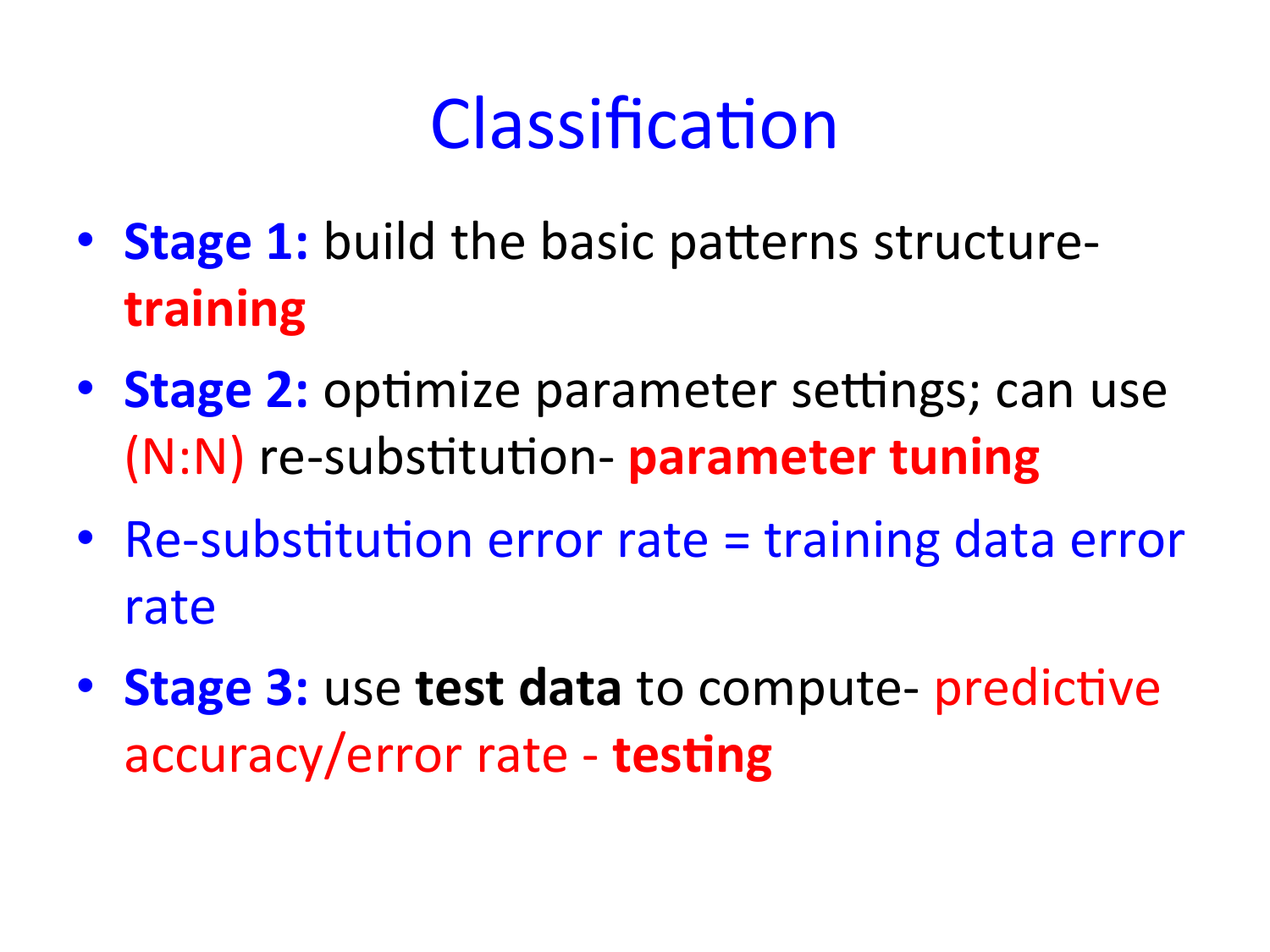#### Decision Tree

- DECISION TREE
- A flow-chart-like tree structure;
- Internal node denotes an attribute;
- Branch represents the values of the node attribute;
- Leaf nodes represent class labels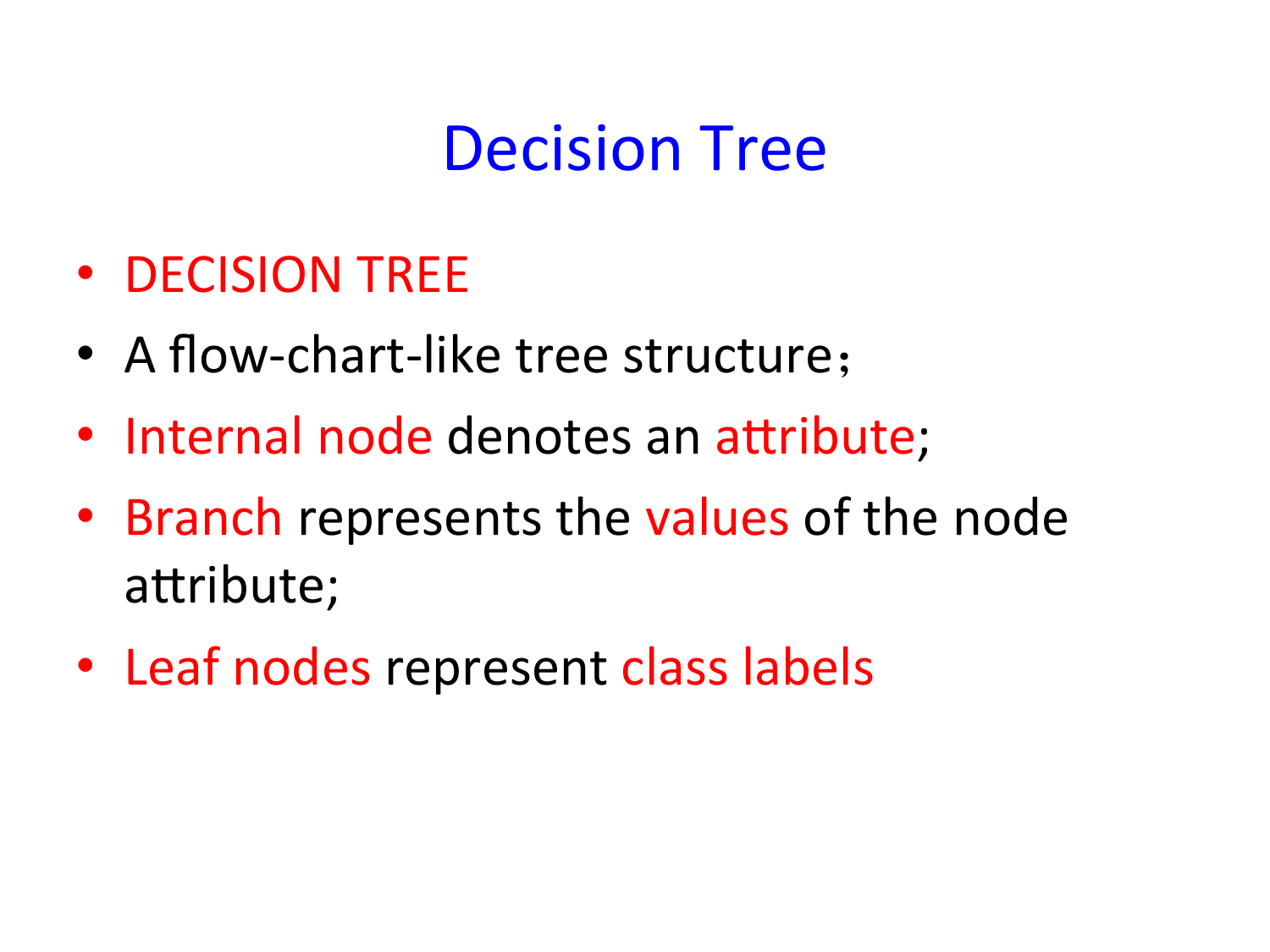## DT Basic Algorithm

- The **basic DT algorithm** for decision tree construction is a greedy algorithm that constructs decision trees in a top-down recursive divide-and-conquer manner
- Tree STARTS as a single node representing all training dataset (data table with records called samples)
- IF the samples (records in the data table) are all in the same class, **THEN** the node becomes a leaf and is labeled with that class
- The algorithm uses the same process recursively to form a **decision tree** at each partition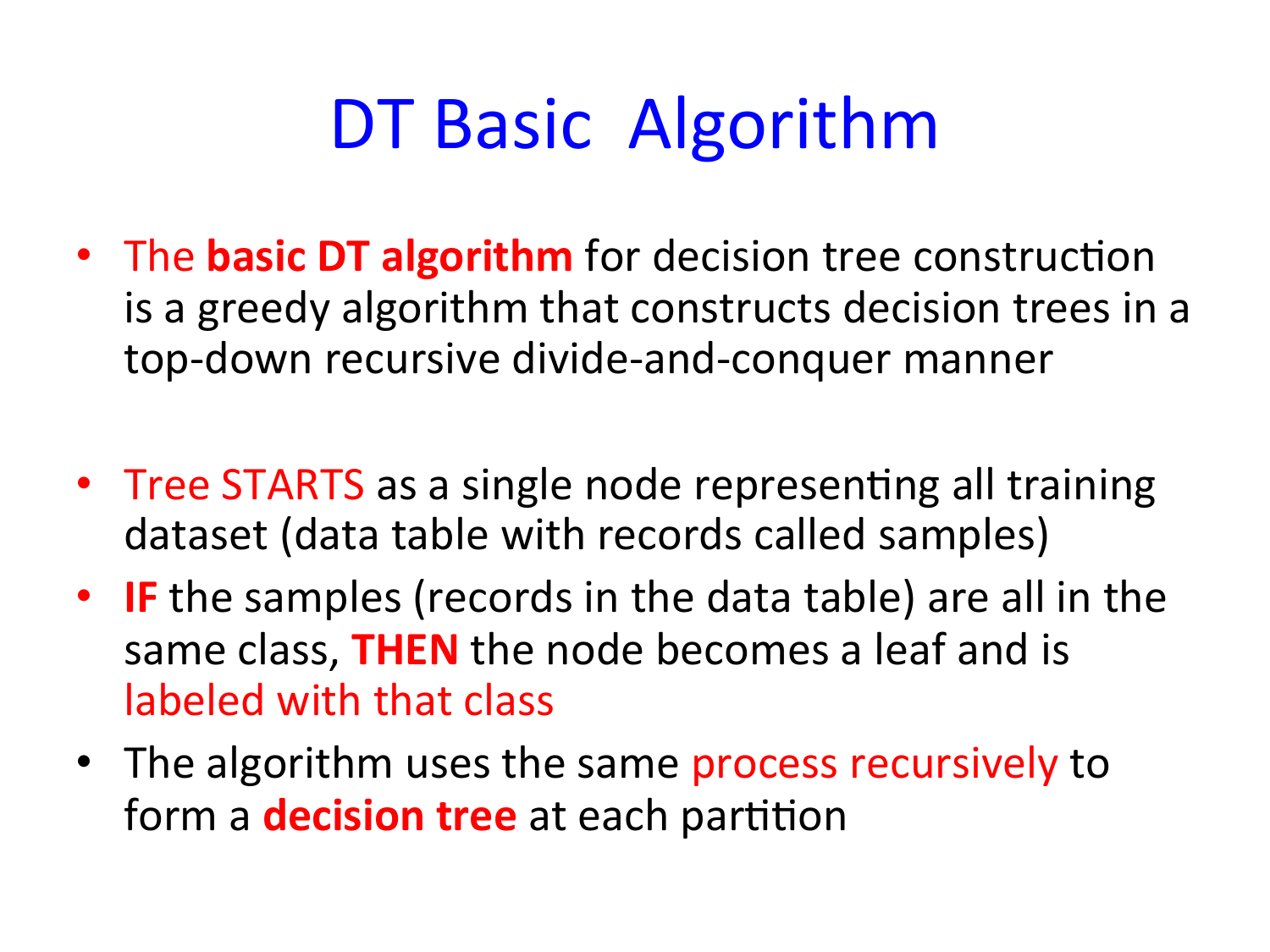### DT Basic Algorithm

- The recursive partitioning **STOPS** only when any one of the following conditions is TRUE
- **1.** All records (samples) for the given node belong to the same class
- 2. There are no remaining attributes on which the samples (records in the data table) may be further partitioned  $-$  a **LEAF** is created with **majority vote** for training sample
- **3.** There is no records (samples) left a LEAF is created with **majority vote** for training sample
- Majority voting involves converting node N into a leaf and labeling it with the most common class in **D** which is a set of training tuples and their associated class labels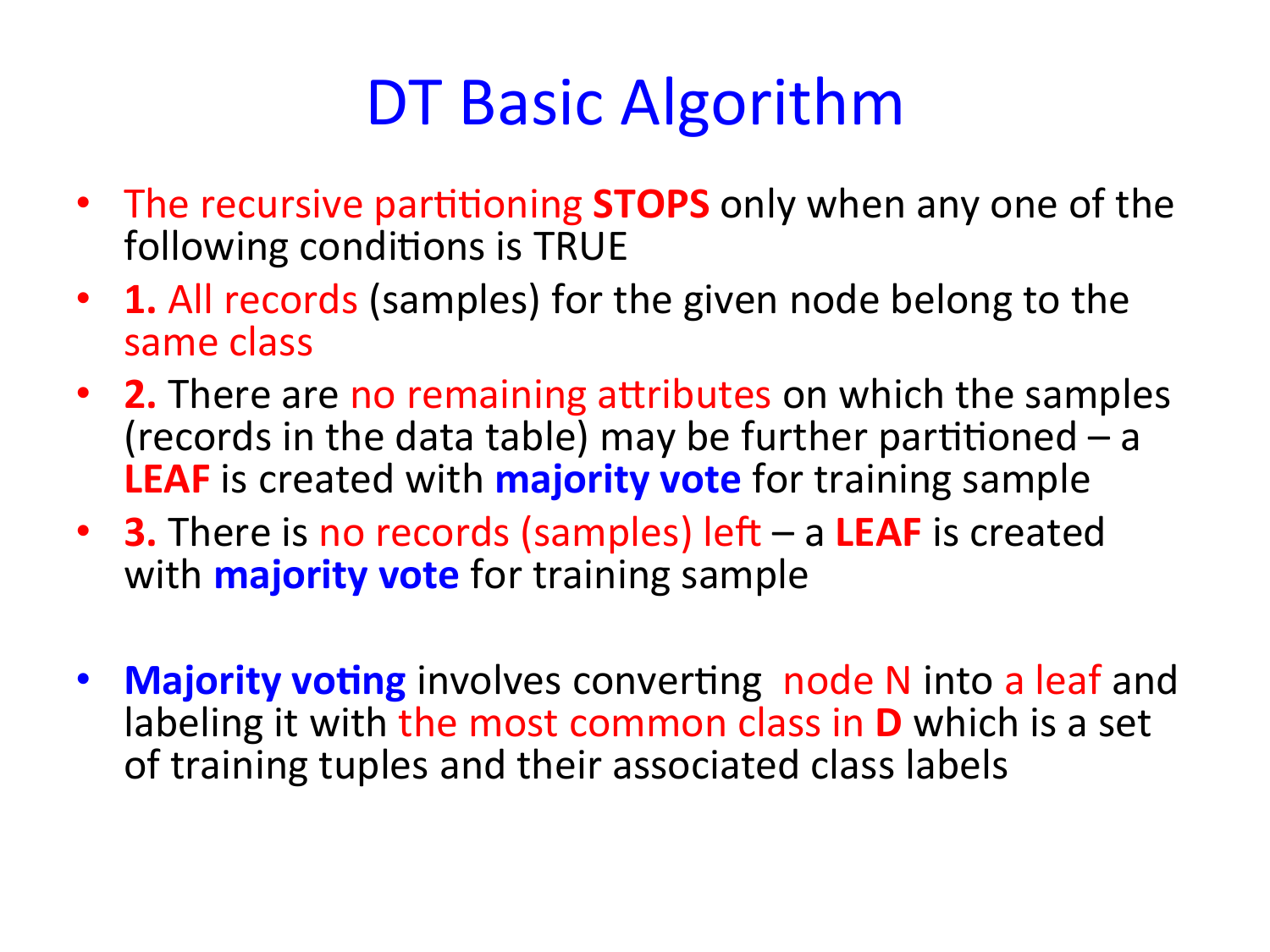#### **Attribute Selection Measures**

- **Some Heuristics:**
- Some Decision Tree Attribute Selection Measures are:
- **Information Gain, Gini Index**

• We use them for selecting the attribute that "best" discriminates the given tuples **according to class**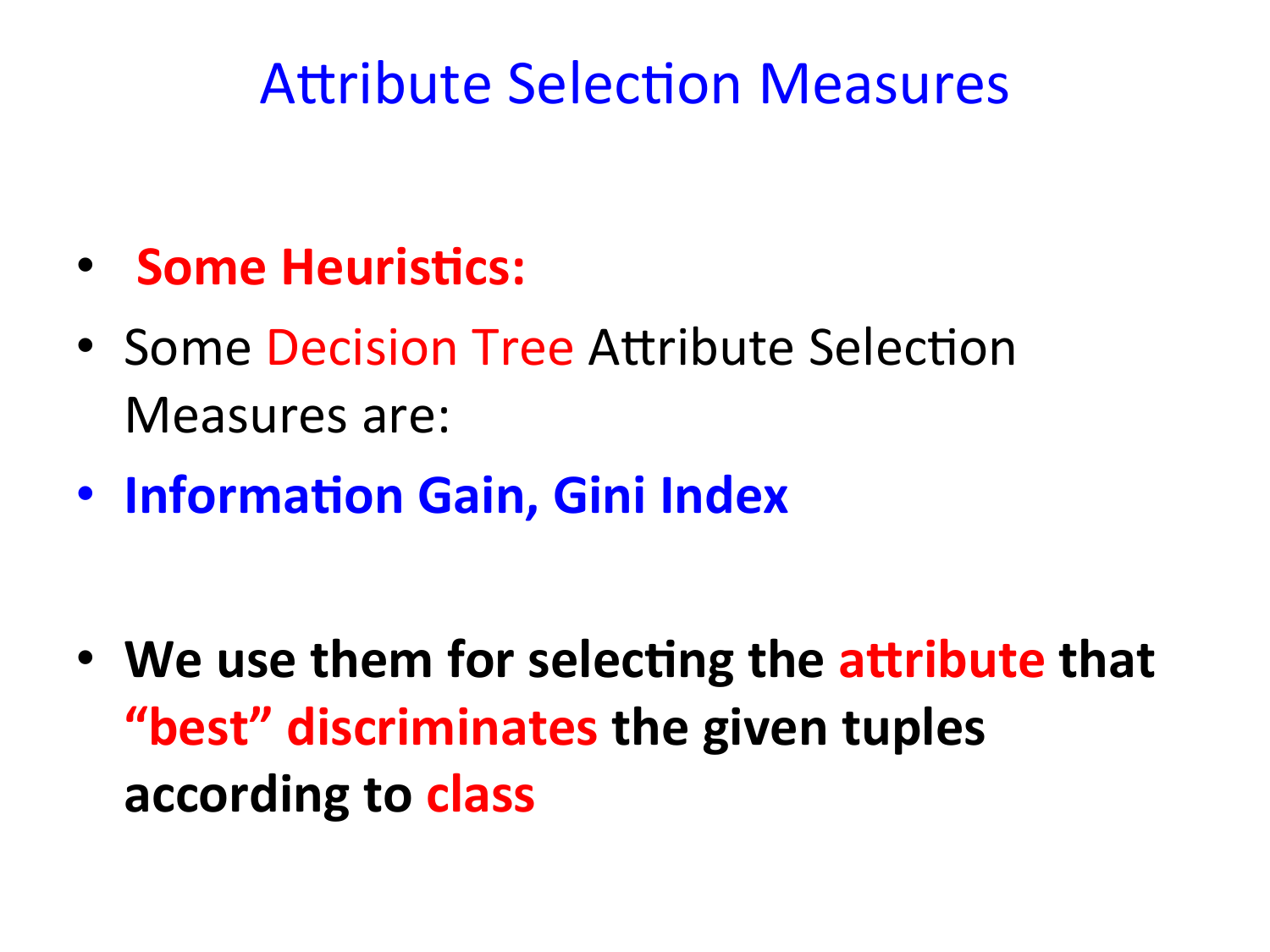## Neural Networks

- Neural Network is a set of connected INPUT/OUTPUT UNITS, where each connection has a WEIGHT associated with it
- Neural Network learns by adjusting the weights so as to be able to correctly classify the training data and hence, after testing phase, to **classify unknown data**
- Neural Network needs long time for training Determining network topology is difficult
- Choosing single learning rate impossible (train with subset)
- Neural Network has a high tolerance to noisy and incomplete data
- NN is generally better with larger number of hidden units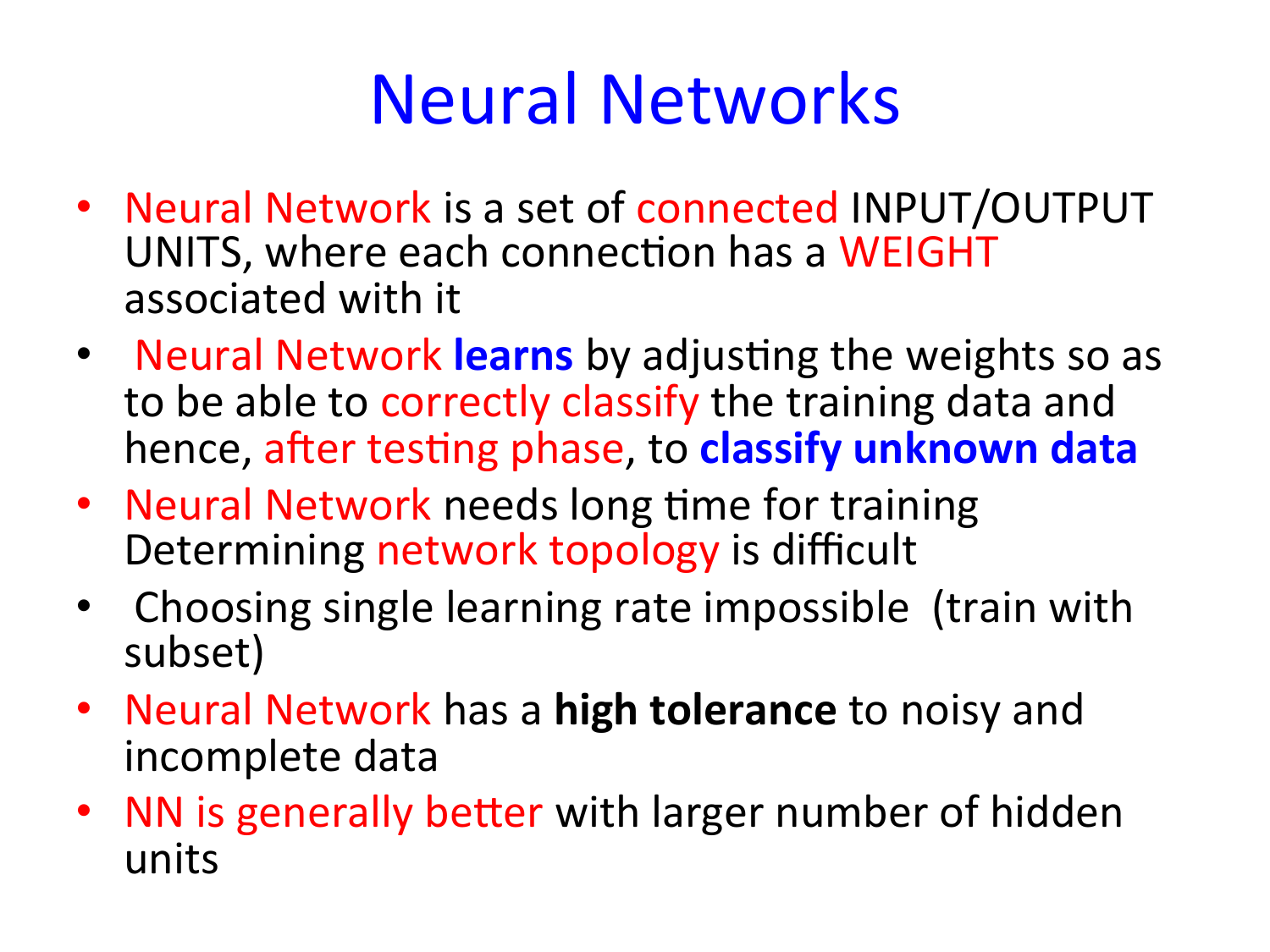## Neural Networks

- The inputs to the network correspond to the attributes and their values for each training tuple
- Inputs are fed simultaneously into the units making up the input layer
- Inputs are then weighted and fed simultaneously to a hidden layer
- The number of hidden layers is arbitrary, although often only one or two
- The weighted outputs of the last hidden layer are input to units making up the output layer, which emits the network's prediction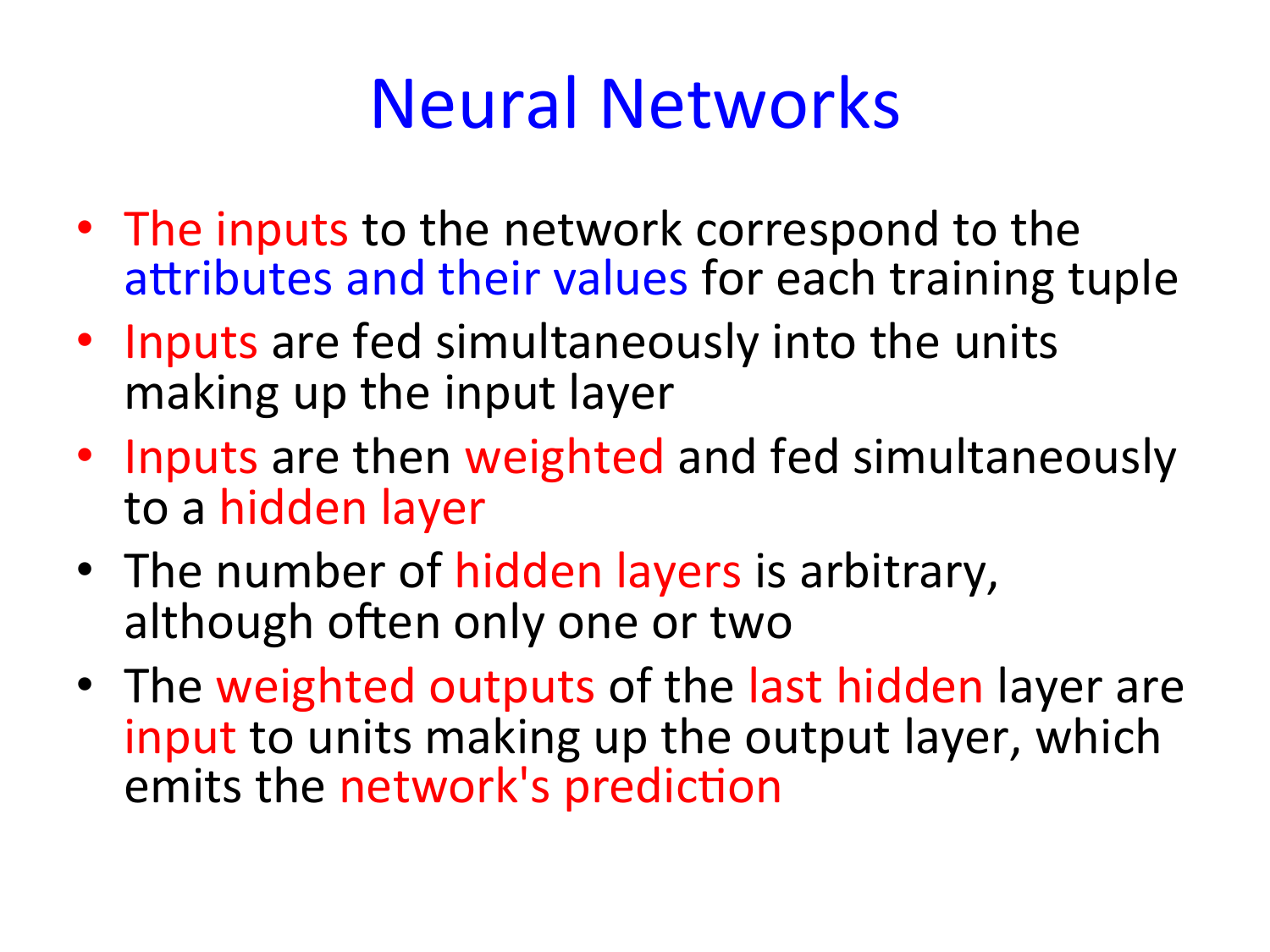## Neural Networks

- For each training sample, the weights are first set random then they are modified as to minimize the mean squared error between the network's classification (prediction) and actual classification
- Backpropagation Algorithm:
- STEP ONE: initialize the weights and biases
- STEP TWO: feed the training sample
- STEP THREE: propagate the inputs forward
- STEP FOUR: backpropagate the error
- STEP FIVE: backpropagate the weights, biases
- STEP SIX: repeat and apply Terminating Conditions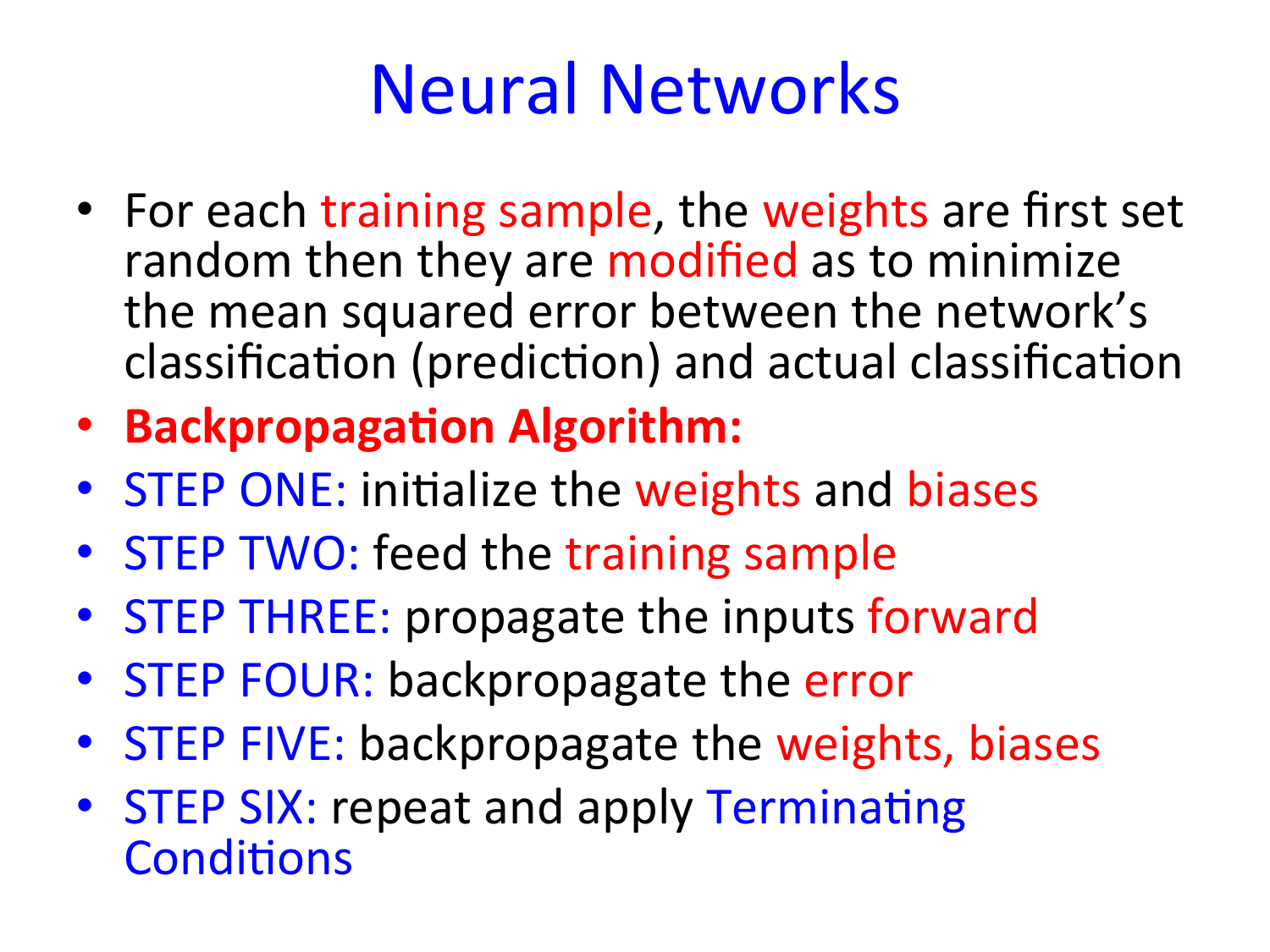### **Backpropagation Formulas**

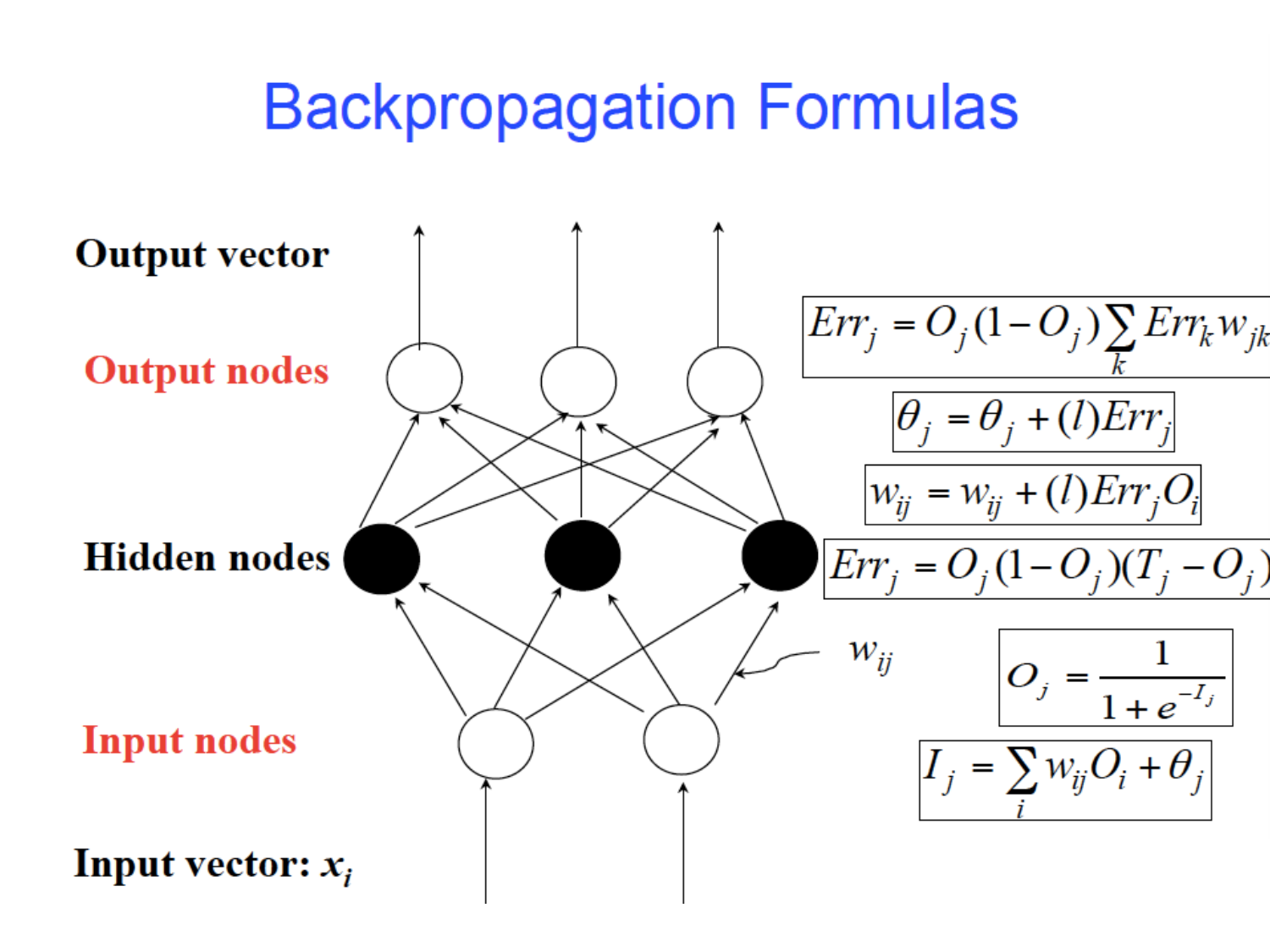### **Back propagation**

- **Terminating Conditions:**
- **Process Stops** when:
- All wij in the previous epoch are below some threshold
- The percentage of samples misclassified in the previous epoch is below some threshold
- a pre- specified number of epochs has expired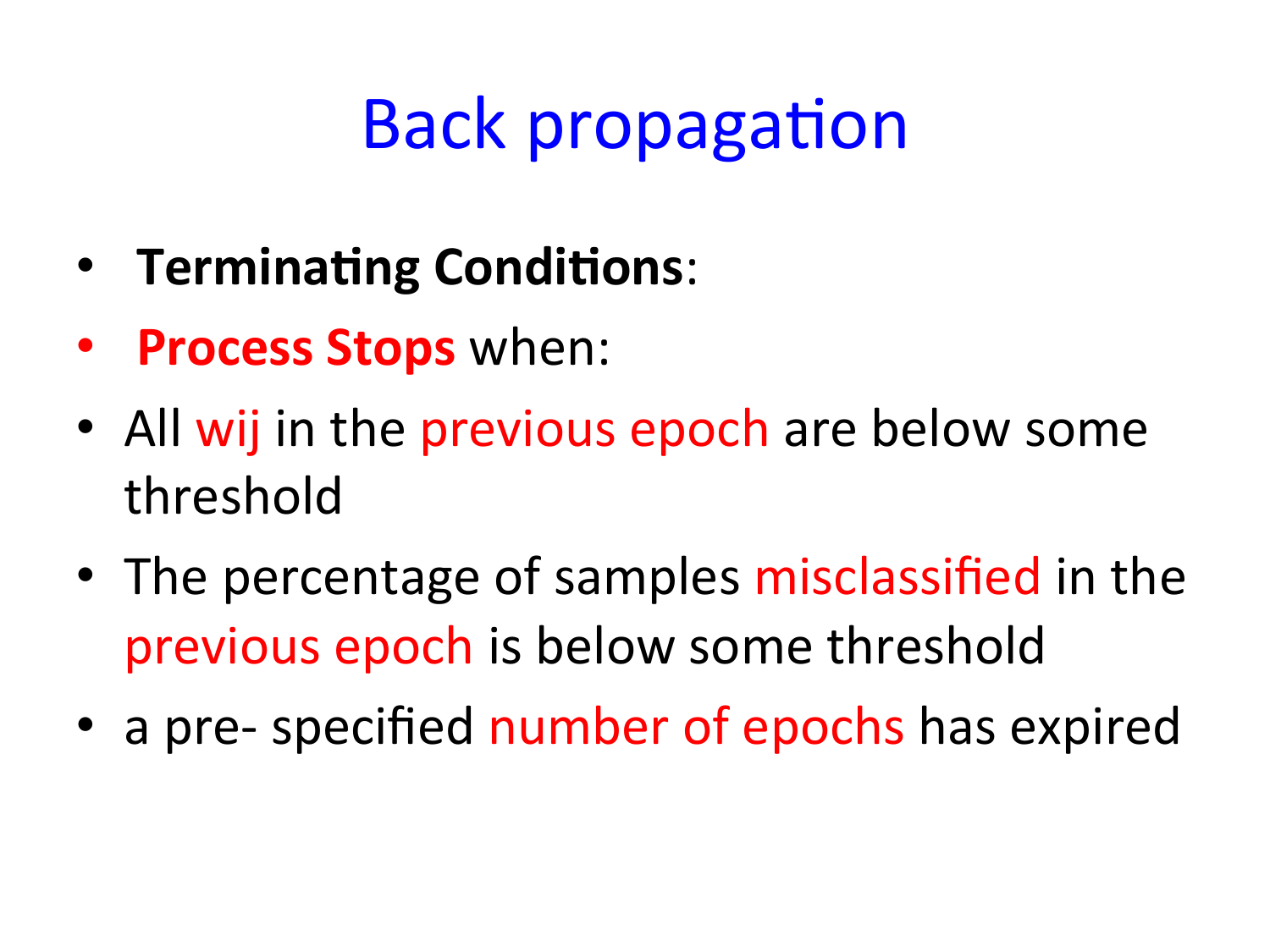### **Building a classifier**

- **Building a classifier** consists of two phases: training and **testing**.
- We use the training data set to **create patterns**: rules, trees, or to train a Neural or Bayesian network
- We evaluate created patterns with the use of test data
- We terminate the process of building a classifier
- if it has been **trained** and **tested** and the **predictive accuracy** is on an acceptable level.
- CLASSIFIER is a **final product** of the process.
- 
- PREDICTIVE ACCURACY of a classifier is a percentage of well classified data in the test data set.